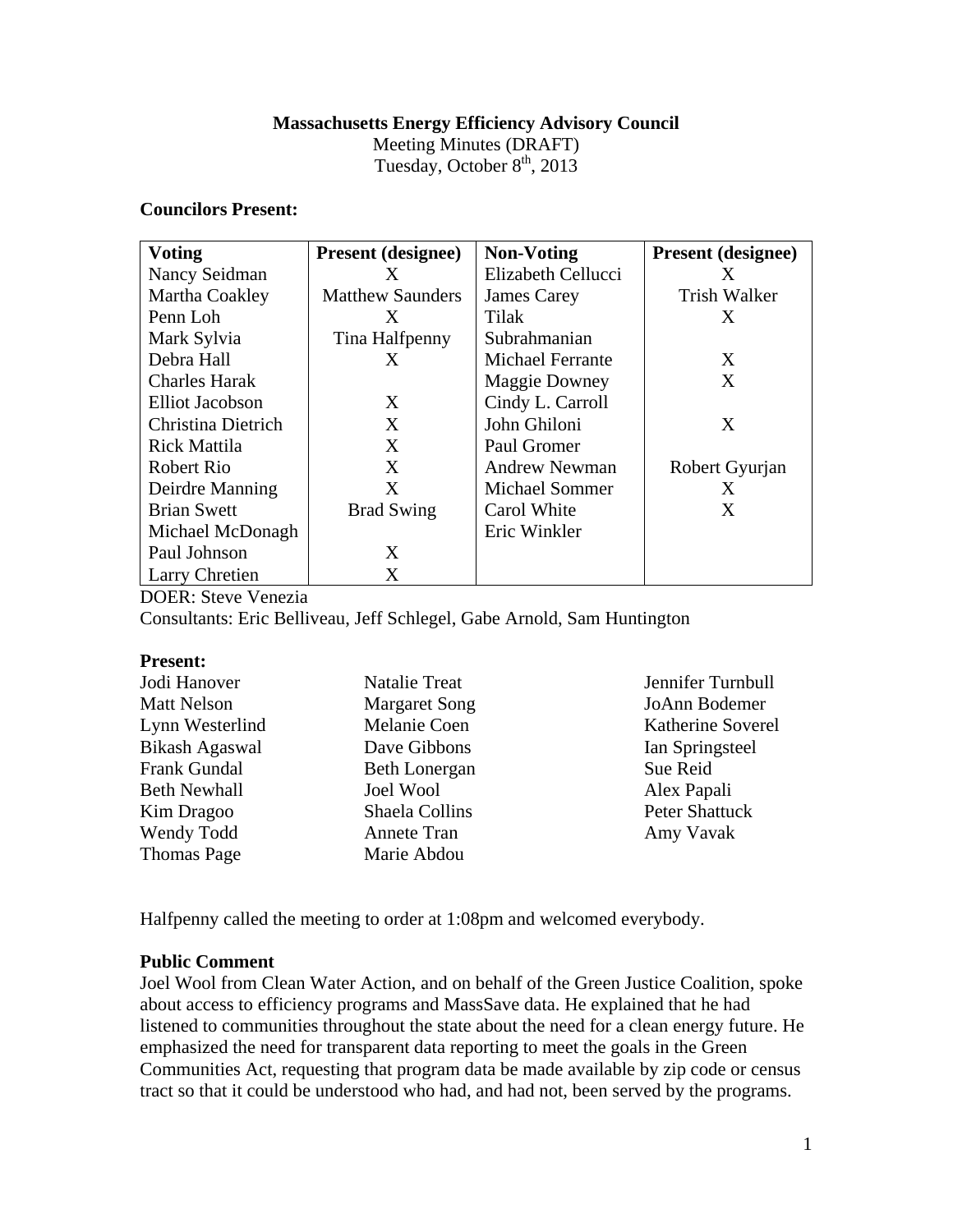Jeremy Shenk from Community Labor United, and also representing the Green Justice Coalition, spoke about expanding the Efficient Neighborhoods program and tackling landlord-tenant barriers. He urged the utilities to expand the Efficient Neighborhoods program outside of the current communities, and to not limit the program to the summer months. He also requested to be part of the evaluation design. He added that he was looking forward to working with the PAs on landlord-tenant engagement at the residential barriers working group, and about bringing community engagement best practices to other aspects of the portfolio. Lastly, he urged the PAs to develop marketing materials in multiple languages.

Sue Reid from the Massachusetts chapter of the Conservation Law Foundation spoke about the concern she had about the programs meeting their savings targets, especially in the C&I sector. She highlighted the importance of the state's GHG reduction goals, and how energy efficiency is the least cost path to meeting them. She noted the great work the PAs are currently doing but called on them to redouble their efforts to hit goals.

Natalie Treat of the Northeast Energy Efficiency Partnerships shared a personal story about buying a new home. She explained how expensive it would be for her to build a home with a low HERS rating and urged everyone who works in the energy efficiency industry to do all they can to help the market build more super-efficient homes.

## **General Updates**

#### *Technical Consultant RFR Update*

Halfpenny announced that the RFR for a technical consultant to the EEAC would be going out on Oct  $15<sup>th</sup>$  on Comm-Pass.

# *September 10th EEAC meeting minutes*

Halfpenny introduced the minutes from the September  $10<sup>th</sup>$  Council meeting. Venezia and Winkler both noted a few corrections. Seidman motioned to approve, and Saunders seconded the motion. No one opposed or abstained, though both McDonough and Harak were absent. The minutes were approved as amended.

## *September 25th Executive Committee meeting minutes*

Halfpenny introduced the minutes for the September  $25<sup>th</sup>$  Executive Committee meeting. A correction to a meeting date was noted. Saunders motioned to approve. No one opposed but Jacobson abstained. The minutes were approved as amended.

#### *Councilor Terms*

Halfpenny noted that every councilor has been offered another five year term on the council. She also noted that Matilla would be leaving the council when his current term was up, and thanked him for his good work.

## *Codes update*

Halfpenny discussed the IECC 2015 conference that was underway in Atlantic City. She noted that many of her staff were attending the conference, and that Massachusetts had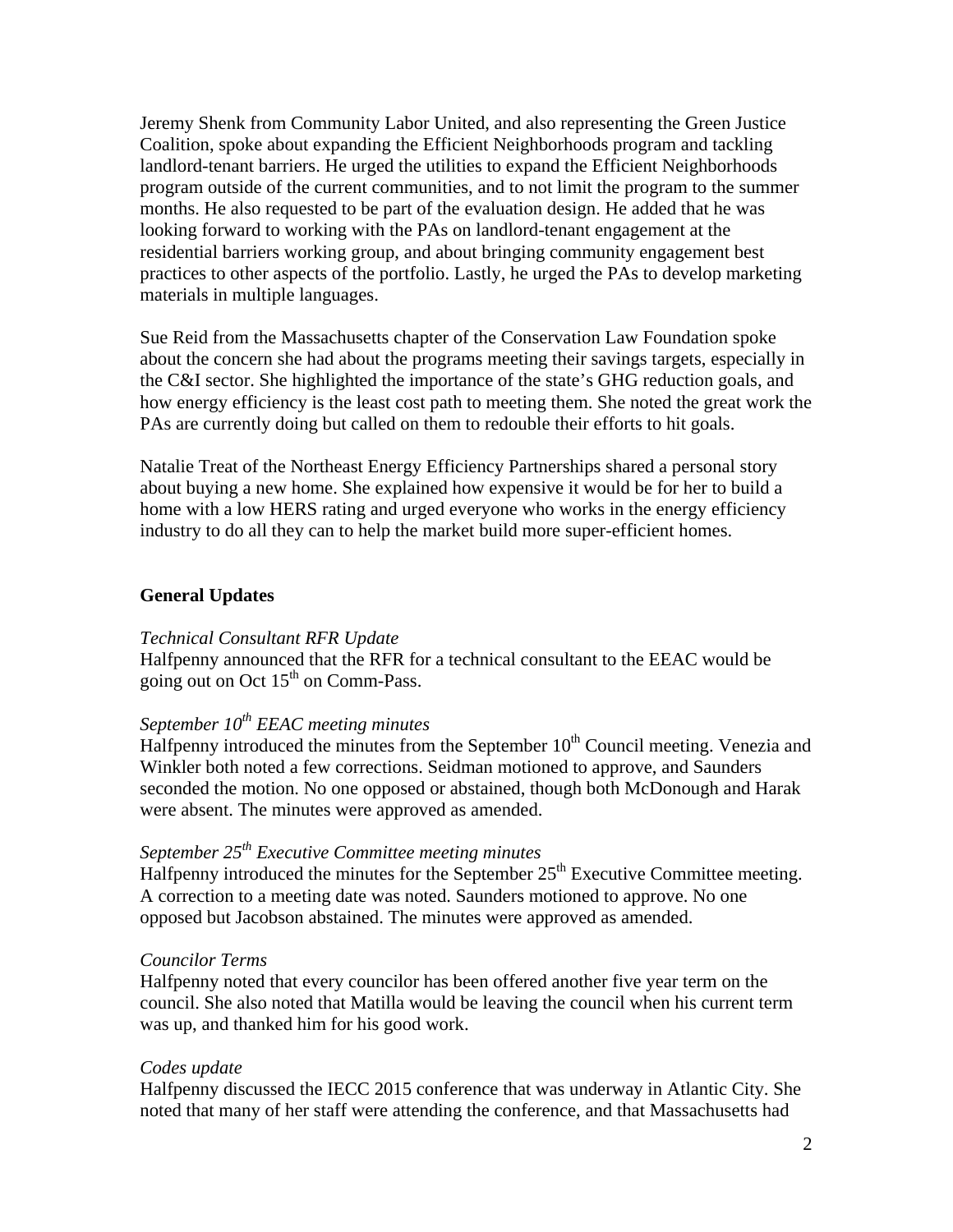sixteen voting representatives in all. She proceeded to read a letter from one of her staff members, Ian Finlayson, who was at the conference. The letter noted that the Residential code had survived multiple attempts to weaken it, with the result that the 2015 version would look very similar to the 2012 version. The only significant addition to the code would be a new optional HERS rating compliance path. The commercial code debates had begun the night of October seventh and would continue for two and a half days. Gyurjan asked if any federal representatives were participating given the government shutdown. Halfpenny said she did not believe so, but given that building codes were a state issue, federal representatives would not necessarily have voting power.

#### *AESC Update*

Abdou updated the council on the potential impacts of, and process for adopting, the avoided costs from the 2013 AESC study. She began by summarizing the study, noting that it was completed this year and included some new components of avoided costs that previous studies had not. She showed a couple slides comparing the key components of the 2011 study to the 2013 study.

 Halfpenny interjected to ask if councilors understood the difference between gas-DRIPE and cross-DRIPE. Some answered that they did not, and Halfpenny proceeded to explain.

Abdou explained that the PAs had modeled a set of scenarios where different components of the avoided cost study were adopted. She showed a slide comparing the effect on the portfolio of the different scenarios. The key takeaway, she noted, was that, in general, none of the scenarios resulted in programs failing cost-effectiveness screening. She noted one outlier where a single program failed screening under a single scenario. She concluded by showing a slide laying out the steps for adoption, as well as the consultant team's recommendations.

#### *2014 Implementation Updates*

Halfpenny introduced the topic of implementation updates, noting that the council was still awaiting an agreement between the PAs and the consultant team about the structure and content of the updates. Schlegel explained that the team had met with PAs last Thursday and made progress by clarifying their different approaches. He continued by noting that they were in agreement that the updates were necessary, but disagreed on the type and amount of information. He said they were expecting to finish negotiations in a few weeks, and would have something for the council to consider at the November meeting. Halfpenny reminded everyone that the process had been going on for many months and that they needed to reach conclusion soon. She said she anticipated drafting a resolution for the council on how to deal with implementation update, and expected to hear from the consultants and the PAs at the next Executive Committee meeting.

#### *Consultant report*

Beliveau updated the council on the consultant team's activities since the last council meeting. He emphasized that it had been a data-heavy month, between monitoring achievement, EM&V, and working on interim solutions to the statewide database. He noted the tremendous effort from the EM&V team to put together a strategic plan. He also noted the efforts to monitor the progress on the statewide database scoping phase. He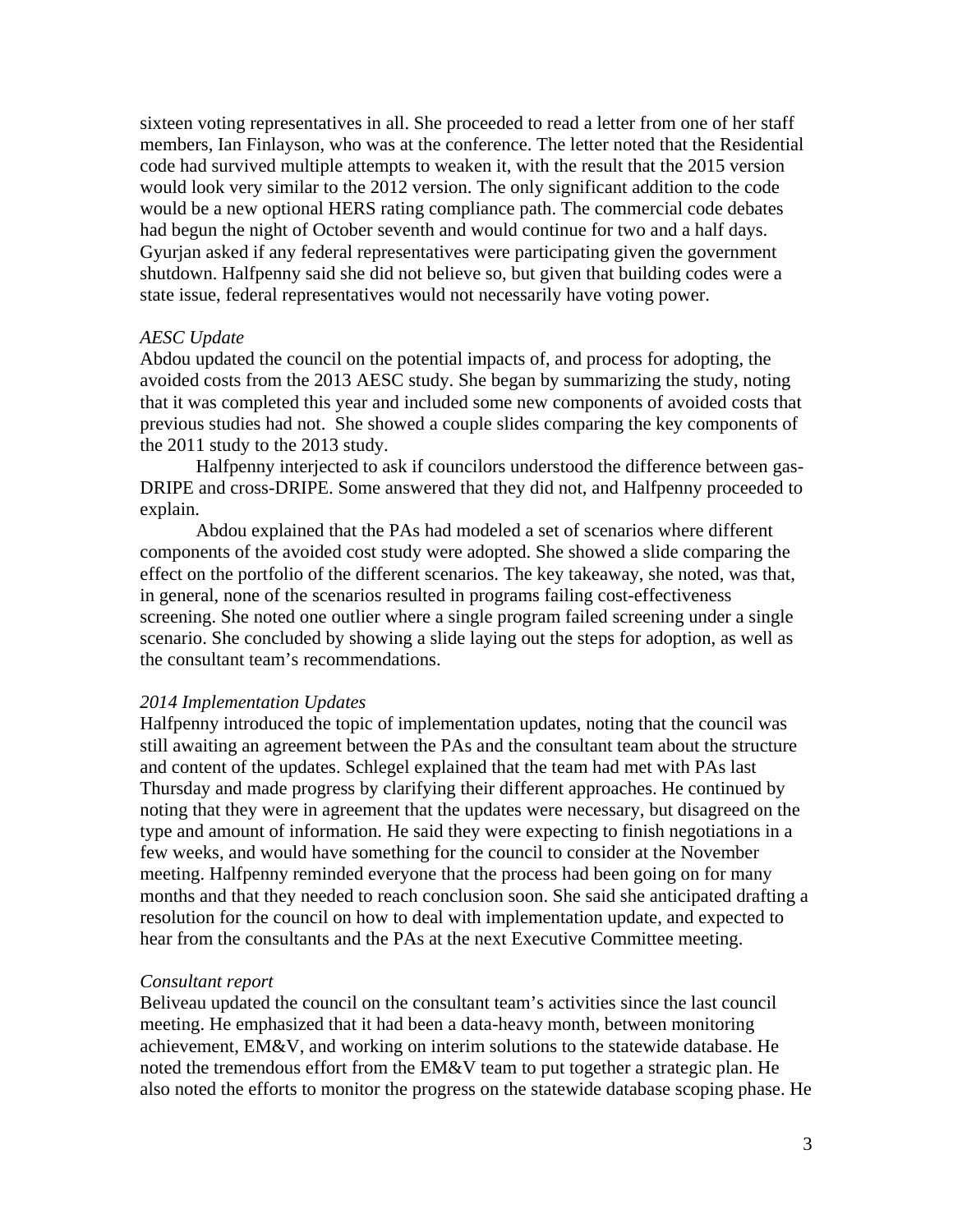concluded by noting the various DPU hearings that the team would be attending, as well as the continuous monitoring of the programs' performance.

 Halfpenny commented that the structure of the written consultant update was difficult to read, specifically the structure was disjointed. Schlegel explained that the structure was a legacy from when the report was first designed, but that it could be easily modified.

## **Database Consultant**

Leo Steidel updated the council on the statewide database scoping effort. He noted that he had already conducted multiple interviews with PAs. He explained that their data tracking systems were generally in good shape, but that there was value to add by having a central data repository. He noted that the working group sessions were coming up, and that he would require all stakeholders to attend the first meeting to ensure that everyone was viewing the issues through a common lens.

 Halfpenny noted that since only one voting councilor would be attending the working group meetings – not enough to constitute a quorum – the meetings would not need to abide by open meeting laws.

#### **Monthly Dashboard**

Coen presented the monthly data dashboard for the PAs. She reviewed key metrics for the electric sector, noting that they were tracking closely to the prior year. She added that the data was from the end of August.

Winkler asked if the goals had changed this year. Coen responded that they had gone up. Winkler noted that when the year to date achievements were compared on an absolute basis to the prior year, the performance was quite good. He emphasized the importance of looking at achievements on an absolute basis in addition to the performance relative to the targets. Halfpenny concurred that the absolute figures were indeed impressive. But the programs did have goals, she reminded everyone, and thus the performance relative to goal was an important metric.

Coen moved on to the gas programs, again reviewing key metrics including annual and lifetime savings, participants, and spending. She noted that, similar to the electric sector, they were tracking very close to the prior year.

#### **Residential Update**

Lonergan presented to the council on the residential programs. Regarding the residential barriers working group, she noted that while their responsibility to the DPU had been fulfilled when they filed their report, the work by the group would continue nonetheless. She explained that they were currently in the midst of collecting information for the evaluation of the efficient neighborhoods program, whose findings would be shared with the council in quarter one of 2014. Other residential highlights included the lighting market lift pilot with Costco, the lighting and products summit, the annual GasNetworks conference, and the HES statewide sales and marketing. Another highlight was the recent 'Light the Pru Pink' – a joint marketing initiative with the Ellie Fund.

 Johnson asked for a clarification of the difference between market lift and the other lighting programs. Arnold responded that the market lift model incentivizes sales above a certain level, instead of providing rebates for individual products.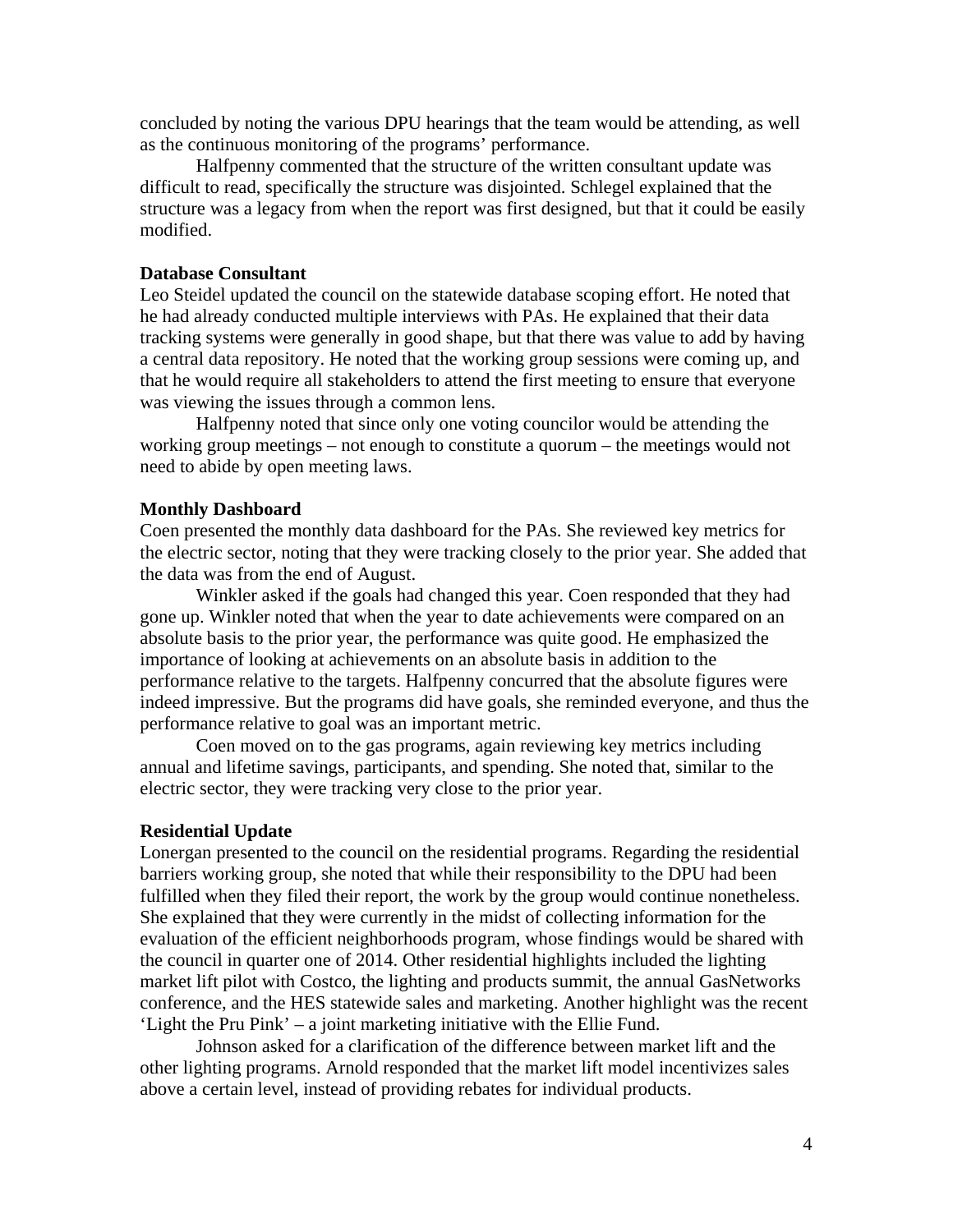### *Ten minute break.*

### **Achieving the C&I Goals**

Arnold delivered a presentation on developments in the C&I programs and potential strategies to help the sector meet its goals. He began by commending the PAs for their hard work in attempting to meet the state's aggressive goals. He showed a slide listing some of the recent program enhancements, including a better CHP program, market segmentation strategies, deeper savings in small business, and the introduction of new technologies. He also noted the multiple efforts aimed at positioning the PAs for long term success, including the focus on strategic energy management plans, hiring new staff, streamlining internal processes, and internal management restructuring. He said that despite all these positive developments, the PAs are expected to miss this year's goals, which will make next year's goal even harder. He showed some graphs illustrating C&I's significance within the overall portfolio.

 Arnold explained why, due to the state's position as a national leader, they do not have the luxury of borrowing effective program designs from other states. Rather, Massachusetts had to innovate if they wanted to reach the ever-higher goals. He showed a slide of specific recommendations aimed at moving the programs beyond the 'old models' that were proving insufficient for meeting the new targets. Halfpenny asked how long the recommendations would take to implement. Arnold pointed out that the PA's were already working on many of them, but that they needed to do more. He said no one had mapped out a timeline, but that they were working with the PAs to try to understand it.

Arnold continued to briefly describe each recommendation, which included greater use of upstream models, greater market segmentation, engagement with trade allies, and better selling of energy efficiency, among others. Gromer noted that it was a long list and asked if Arnold could provide a sense of prioritization. Arnold deferred to the PAs, though noted that he believed market segmentation was especially crucial. Chretien suggested the consultant team develop a method for tracking progress on each recommendation so that they could demonstrate to the council where and how the programs were improving.

Arnold showed a slide about the differences between PAs. He explained that some differences were valid and acceptable, but that the programs needed to learn from them. He noted a new evaluation study that would attempt to do answer those questions by relying on data from the EM&V database. Swing asked for clarification on the EM&V database. Schlegel explained that it was created each year by the evaluation contractors to ensure that they were using the same dataset. Swing asked how it related to the statewide database. White explained that it did not relate.

Arnold moved on to a slide describing the consultant team's role of providing strategic and tactical support to the programs. He concluded by noting that the high goals would continue to be a heavy lift for everyone involved, and that tremendous changes were already underway at the PAs to align with the goals. Johnson asked why any of the recommendations would work. Arnold explained that many of the recommendations were grounded in evaluation studies.